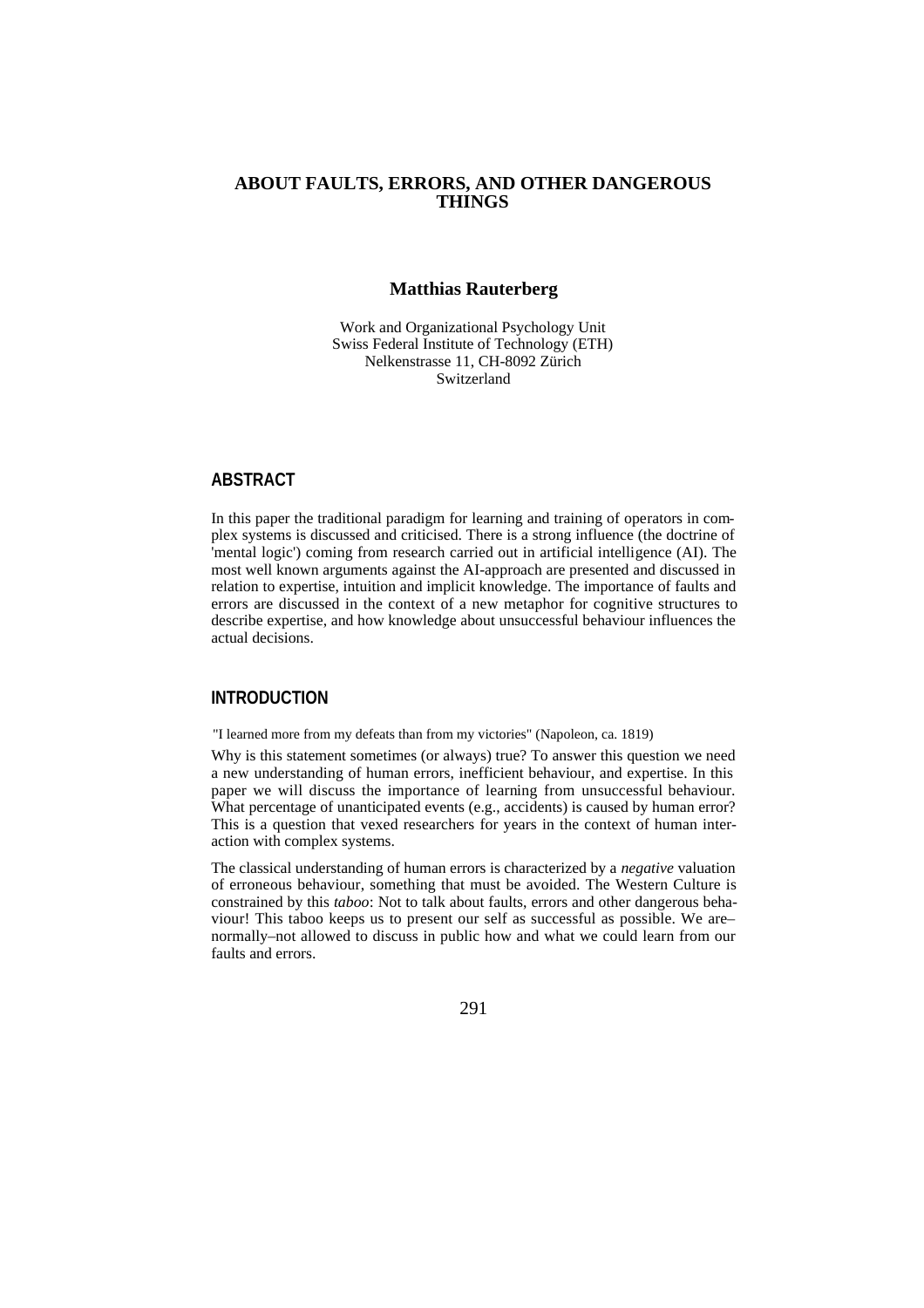Rasmussen defines human errors as follows [25]: "if a system performs less satisfactorily than it normally does–because of a human act–the cause will very likely be identified as a human error". Human errors are the most important cause of accidents or near-miss accidents. Heinrich [12] analysed insurance company records and got the result that approximately 85 percent of accidents are due to human error. Nagel [18] presents the results of his analysis: approximately 70 percent of accidents in aviation operations are classified as human errors. Accidents are categorised as caused by either unsafe acts of persons (e.g., operator error) or by unsafe conditions (cf. [12] and [29]). One consequence of using this dichotomy is often to blame the individual who was injured or who was in charge of the machine that was involved in the accident.

In fact, it is probably meaningless even to ask what proportions of accidents were due to human error. The more important question is what can one learn from his or her errors (cf. [4]), and how are these insights and the derived knowledge embedded in the individual cognitive structure.

#### **The Artificial Intelligence Approaches**

The artificial intelligence (AI)-approaches can be distinguished in two different research tracks: (1) the traditional rule-based approach, and (2) the connectionistic approach. In the following we concentrate us on the rule-based approach.

One of the most elaborated modelling approach is Soar [16] [19]. Newell [20] describes Soar as follows: "Soar is … a *symbolic computational system*. … Soar is organised around *problem spaces,* that is, tasks are formulated as search in a space of states by means of operators that produce new states, where operators may be applied repeatedly, to find a desired state that signifies the accomplishment of the task. … Soar is organised entirely as a *production system,* that is, its long-term memory for both program and data consists of parallel-acting condition-action rules. … Soar incorporates a *goal hierarchy.* … Soar learns continuously from its experience by *chunking,* which constructs new productions (chunks) to capture the new knowledge that Soar developed (in working memory) to resolve its difficulties" ([20] pp. 30-32).

Soar is based on impasse-driven learning. "While Soar is performing a task by using the behaviour model in working memory, it is also learning. It is building chunks every time it impasses from one problem space to another, … These chunks constitute the acquisition of knowledge for doing the task" ([20] pp. 62-62).

The knowledge generated by chunking and stored in the long-term memory represents only successful trials (i.e., solving an impasse). Knowledge of unsuccessful attempts (i.e., not solving an impasse) is not in memory. Learning in Soar means that long-term memory contains evidence only of the sequence of *effective actions*.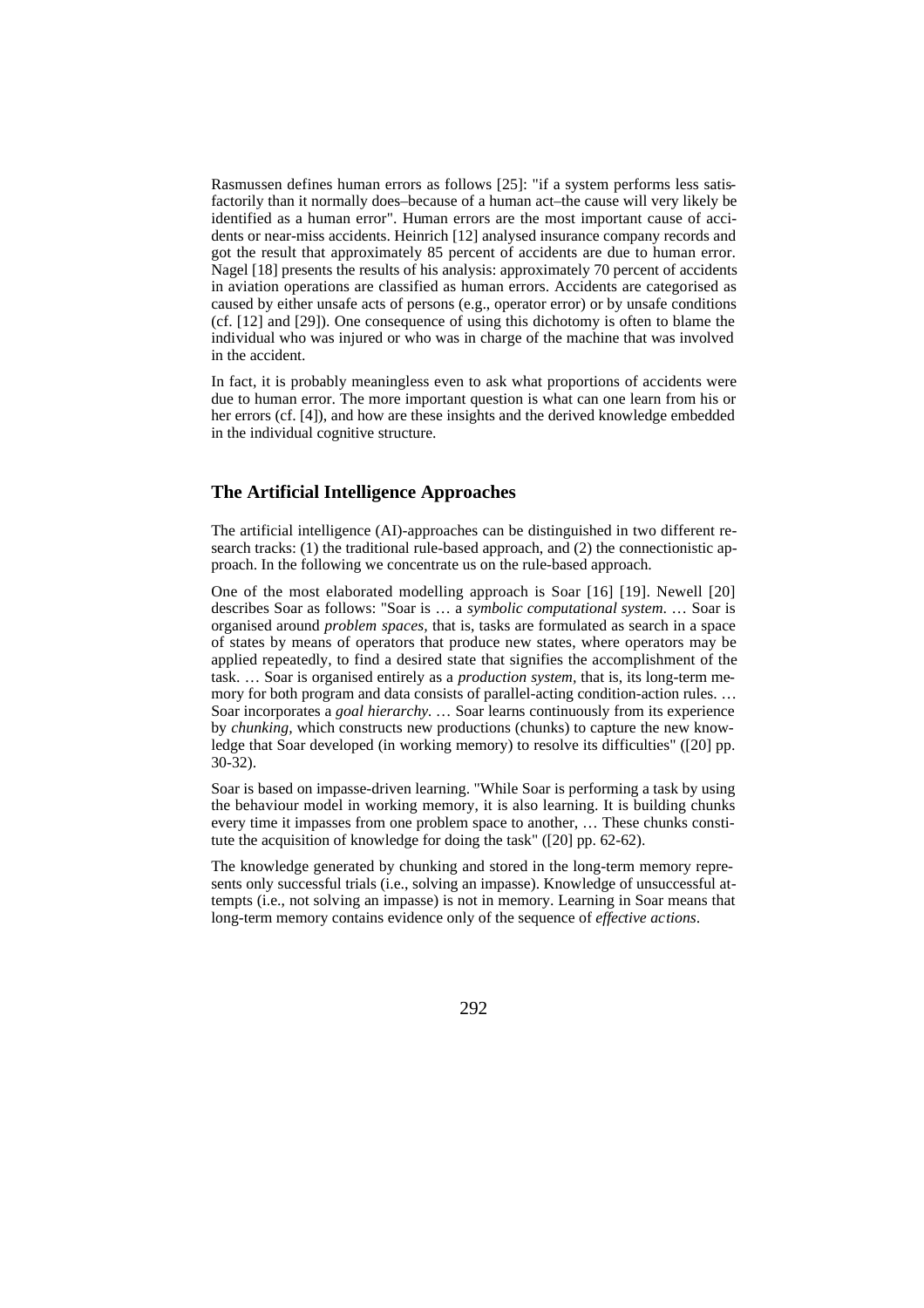But, how would it be if the majority of the knowledge of the long-term memory of humans consists only of *unsuccessful trials?* Soar seems to be a typical representative of a theory driven approach for *error-free skilled behaviour* (cf. for other modelling approaches [5] pp. 80ff and [23] pp. 14ff). Why do we believe that an empirical driven approach – looking to the concrete task solving behaviour of people – is better than a theory driven approach? The answer refers to the following assumption.

#### **Implicit assumption**

Most of the known modelling approaches is based on the implicit assumption that the "mental model maps completely to the relevant part of the conceptual model, e.g. the user virtual machine. Unexpected effects and errors point to inconsistency between the mental model and the conceptual model" ([35] p. 258). This one-to-one mapping between the mental model and the conceptual model of the interactive system implies a *positive* correlation between the complexity of the observable behaviour and the complexity of the assumed mental model. But this assumption seems to be – in this generality – wrong.

Based on the empirical result in [26] (see chapter 3.2), that the complexity of the observable behaviour of novices is larger than the complexity of experts' behaviour, we must conclude that the behavioural complexity is *negatively* correlated with the complexity of the mental model. If the cognitive structure is too simple, then the concrete task solving process must be filled up with many heuristics or trial and error behaviour [26].



Figure 1. The relationship between the complexity of the human interaction and of the cognitive structure.

Learning how to solve a specific task with a given system means that the behavioural complexity decreases and the cognitive complexity increases (cf. Figure 1). Now, one of the central question is: What kind of knowledge is stored in the cognitive structure? Before we are able to give a preliminary answer to this question, we have to discuss the consequences of the traditional AI-paradigm.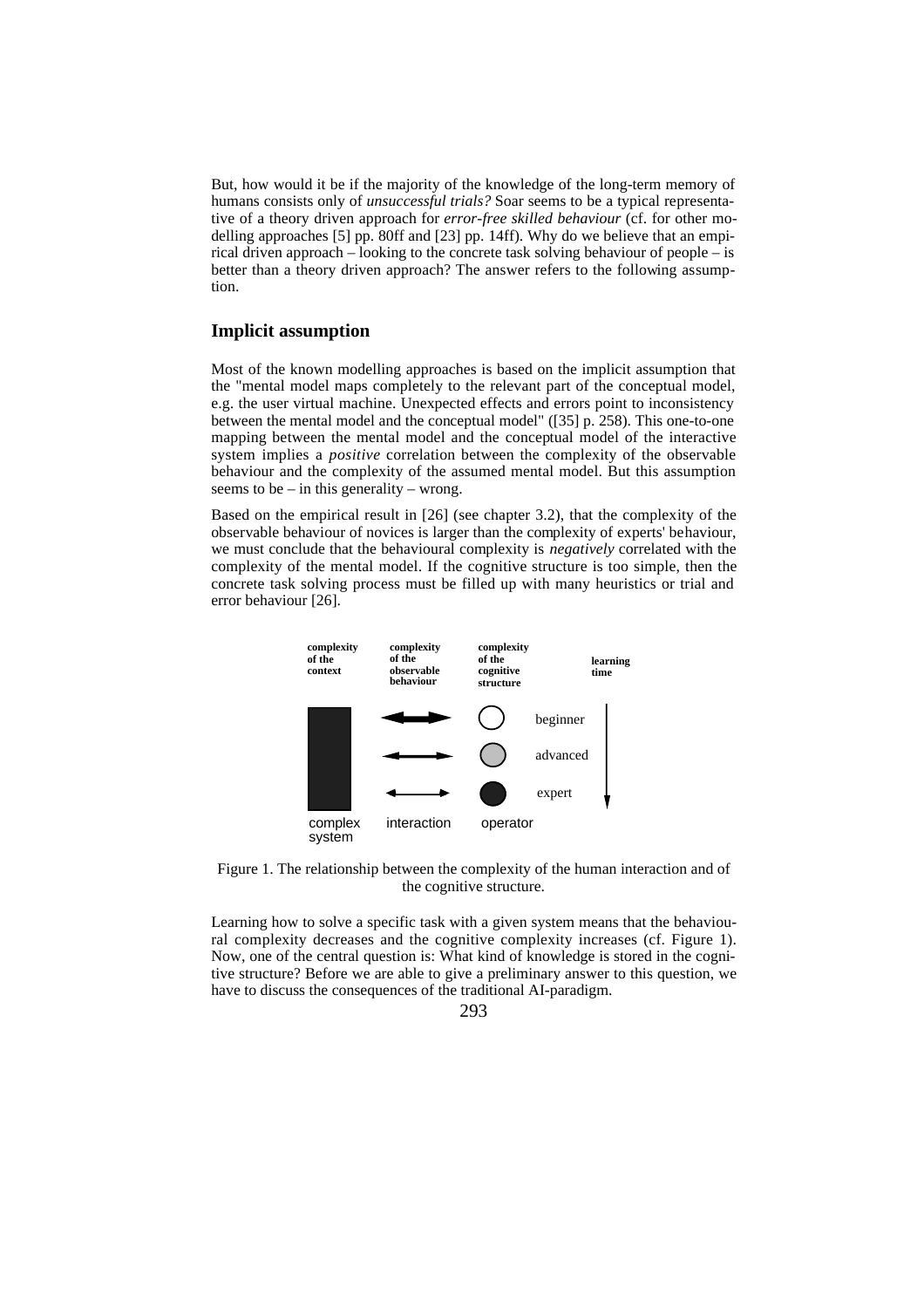#### **Undesirable consequences**

The famous classification of Rasmussen [25] in skill-based, rule-based, and knowledge-based behavior is one consequence of taking the AI-approach seriously. Human behaviour can be therefor classified (1) as error-free skilled behaviour (cf. [16]), (2) as inefficient behaviour (cf. [39]), and (3) as erroneous behaviour (cf. [38]).

It is very important to notice that in a rule-based expert system all unsuccessful trials during a task solving process (e.g., heuristic search) are thrown away after finding the correct solution path. A traditional expert system has no power of recollection of all these unsuccessful trials. Only correct solution paths are stored and could be retrieved later. This is an undesirable consequence of the classical AI-approach.

Berkson and Wettersten [4] can show why the AI-approach is not able to cover human errors. The classical AI-approach has a high affinity with the theory of Selz [31] [32] (cf. [21]). Berkson and Wettersten compared the theory of Selz with the epistemological consequences of Popper's conception [24]: Selz [31] describes a problem as an *incomplete structure* that must be completed in an evolutionary way, while Popper [24] describes a *conflict* between the old and –more or less– complete theory and new contradictory facts that must be overcome by reconstruction. Following Selz' ideas the AI-approach developed the impasse-driven learning theory (cf. [36]).

Newell [19] describes the chunking in Soar as to be not sensitive to success and failure, only to whatever resolves an impasse. "An impasse can be resolved as much by failure–the decision to leave a space as unprofitable–as by success" ([19], p. 313). It would be interesting to see whether this type of failure is the only one in Soar. Although Rumelhart and Norman [30] claimed to investigate and to model specific errors of highly skilled typists, they exclude explicitly all "mechanism involved in learning".

Soar (cf. [20]) shows the direction of a new modelling approach for human learning processes. Each human has at least one recollection of an unsuccessful problem solving strategy in his or her individual learning history. This argument has a strong empirical evidence (cf. also [26]).

One consequence of the traditional AI-approach is the fact that all inferences of a heuristic problem or task solving process must have a 'mental logic'. The most glaring problem is that people make mistakes. They draw invalid conclusions, which should not occur if deduction is guided by a 'mental logic' (cf. [8] [28] [37]).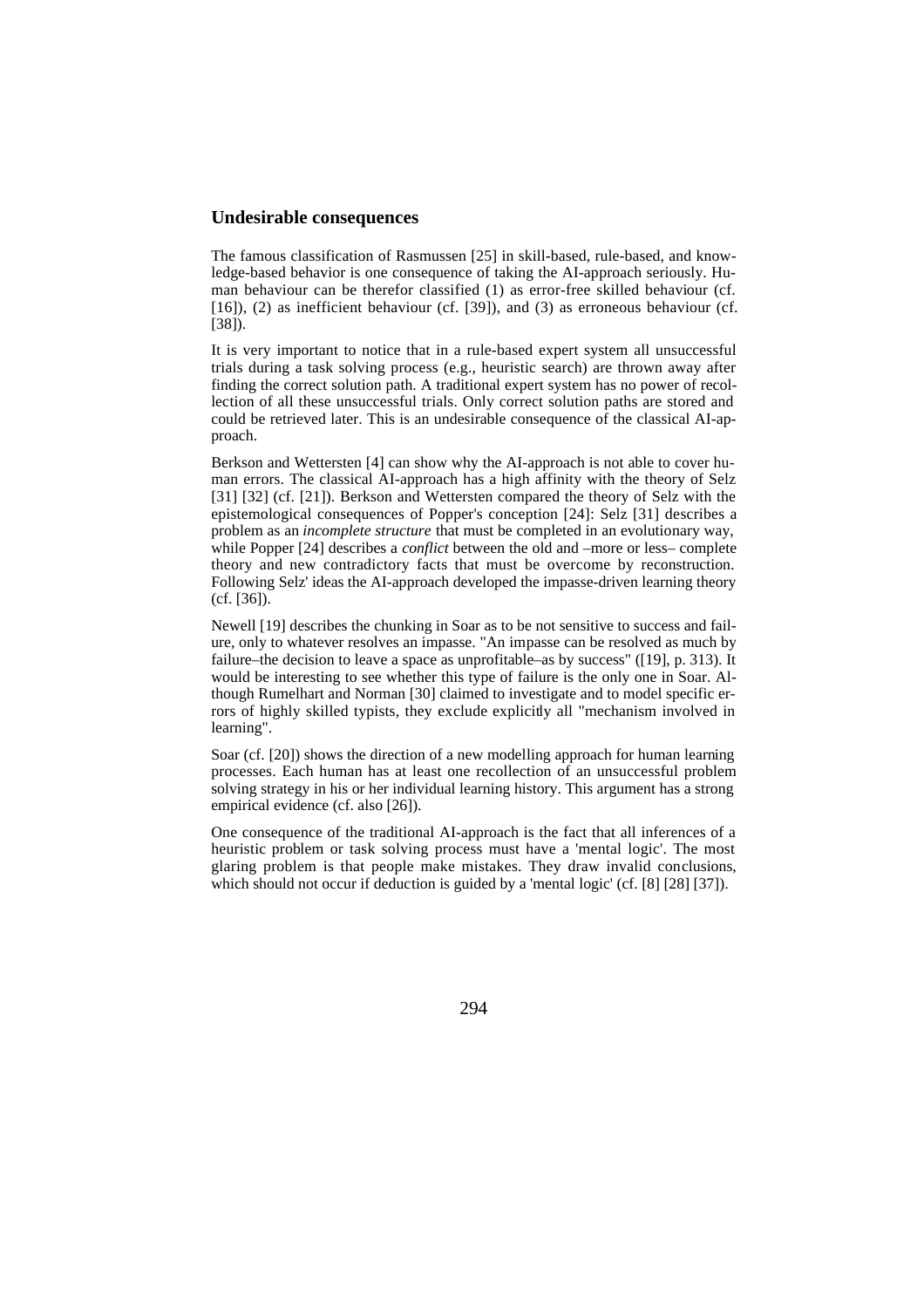#### **Critical statements**

The doctrine of 'mental logic' can certainly be formulated in a way that meets the methodological criterion of *effectiveness*. The trouble with mental logic is thus empirical. Johnson-Laird [15] describes six main problems: (1) People make fallacious inferences. (2) There is no definitive answer to the question: Which logic, or logic's, are to be found in the mind? (3) How is logic formulated in the mind? (4) How does a system of logic arise in the mind? (5) What evidence there is about the psychology of reasoning suggests that deductions are not immune to the content of the premises. (6) People follow extra-logical heuristics when they make spontaneous inferences. Why does cognitive psychology constrain the modern research to the doctrine of 'mental logic'? To come up with an answer, we have to look on the discussion and review coming from the Dreyfuses.

To Dreyfus [7], the world of the subjective is more important than that of the objective; reality is defined from within–in terms of the individual and his power to perceive and act, to know truths that are unutterable. Dreyfus concludes that some of the things' people do are intrinsically human and cannot be mechanised. To Dreyfus they are *intuition*, *insight*, and *comprehension*–the ability to immediately grasp complex situations, resolving ambiguities, weeding the relevant from the irrelevant (cf. the "exformation" described by Nørretranders [22]).

According to Dreyfus, the conviction that we can formalise reality, explaining everything with rules, began–as far back as the days of ancient Greece–and have become so dominant in the twentieth century that few people question it. This is one explanation for the doctrine of 'mental logic'.

Mary Henle [13] declares: "I have never found errors which could unambiguously be attributed to faulty reasoning." She suggests that mistakes arise because people misunderstand or forget premises, and because they import additional and unwarranted factual assumptions into their reasoning.

The Dreyfuses [6] argument that only novices use facts and rules. But as we become expert, we forget the rules and act intuitively, automatically adjusting our behaviour to the perceived constraints. Most scientists assume that these kinds of abilities are based on the unconscious and simultaneous processing of signals coming from the eyes, the ears, and the hands. But the Dreyfuses [6] believe that intuition defies rational powers of description, that it can't be computerised. Like judgement and wisdom it is one of the atomic element of our world (i.e. *irreducible*).

We share the critique of the Dreyfuses, but we do not follow their conclusions. To overcome the deadlock and 'mystical' situation following the Dreyfuses we need a new understanding of knowledge that gives an expert the ability to act intuitively.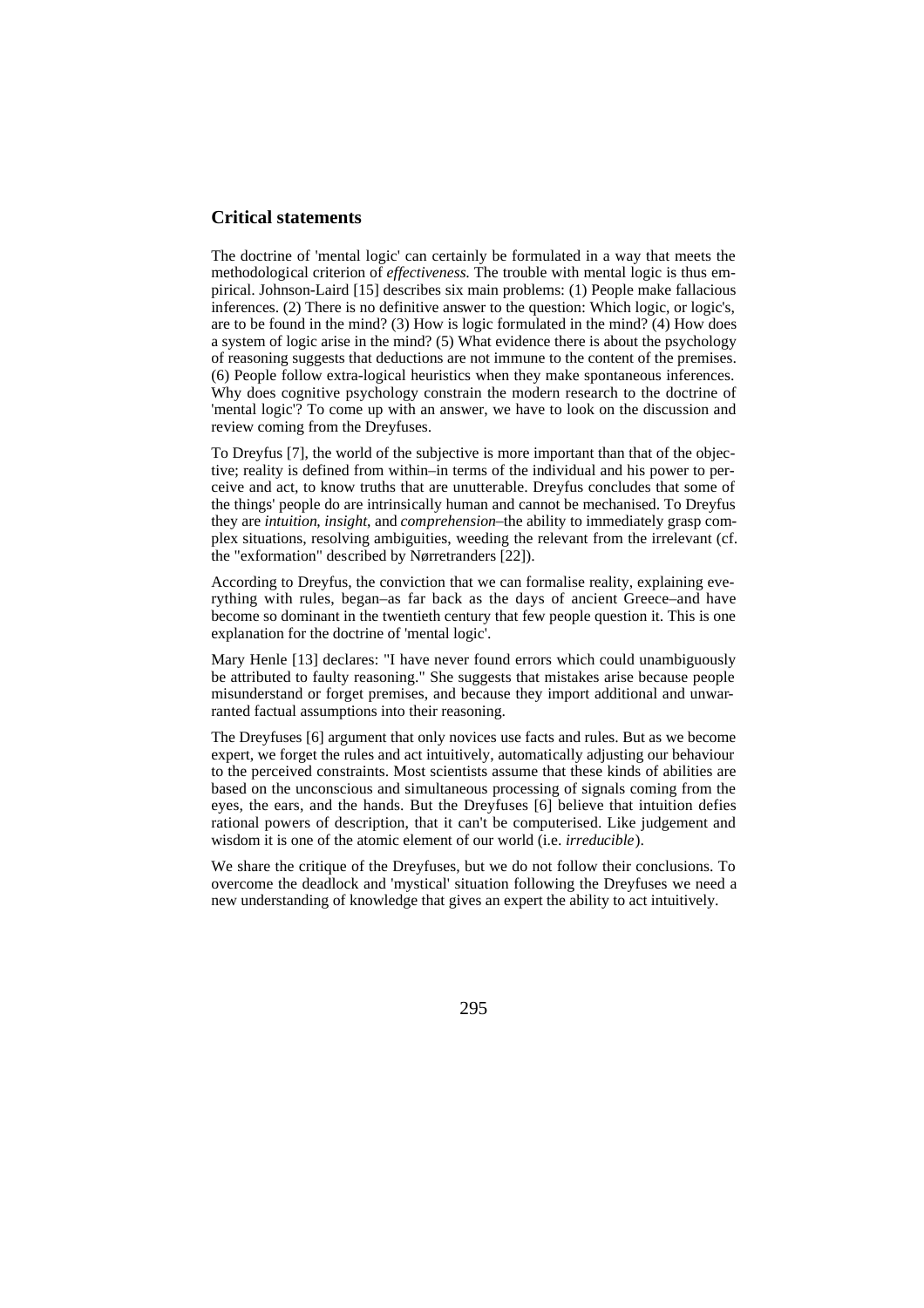# **EMPIRICAL STUDIES OF 'ERRONEOUS' BEHAVIOUR**

"There are no perfect humans, there are only perfect intentions" (Buddha)

Our basic assumption is that human behaviour cannot be erroneous. Of course, human decisions and the behavioural consequences of these decisions can be classified as erroneous and faulty, but from a pure introspective standpoint – from the internal *psycho-*logic of the subject – each decision is the best solution fulfilling all actual constrains and restrictions: lack of information and/or motivation, lack of knowledge and/or qualification, over or under estimation of the task and/or context complexity etc. In this sense we share the position of the Dreyfuses.

#### **The 'law of requisite variety'**

Humans need variety to behave and to adapt. A total static environment is insufferable. Ashby ([2] p. 90) summarises his analysis of regulation and adaptation of biological systems as follows: "The concept of regulation is applicable when there is a set D of disturbances, to which the organism has a set R of responses, of which on any occasion it produces some one, rj say. The physico-chemical or other nature of the whole system then determines the outcome. This will have some value for the organism, either Good or Bad say. If the organism is well adapted, or has the know-how, its response rj as a variable, will be such a function of the disturbance di that the outcome will always lie in the subset marked Good. The law of requisite variety then says that such regulation cannot be achieved unless the regulator R, as a channel of communication, has more than a certain capacity. Thus, if D threatens to introduce a variety of 10 bits into the outcomes, and if survival demands that the outcomes be restricted to 2 bits, then at each action R must provide variety of at least 8 bits." This condition is one important reason to call human behaviour as *incompressible*.

If we try to translate this 'law of requisite variety' to normal human behaviour then we can describe it as follows: All human behaviour is characterized by a specific extent of variety (see Figure 2). This variety of human behaviour can not be reduced to only a 'one best way'. If the system – in which the human has to behave – constrains this normal variety then we can observe 'errors' (e.g. system-III in Figure 2). In this sense an error is the necessary violation of system's restrictions caused by inappropriate system constrains.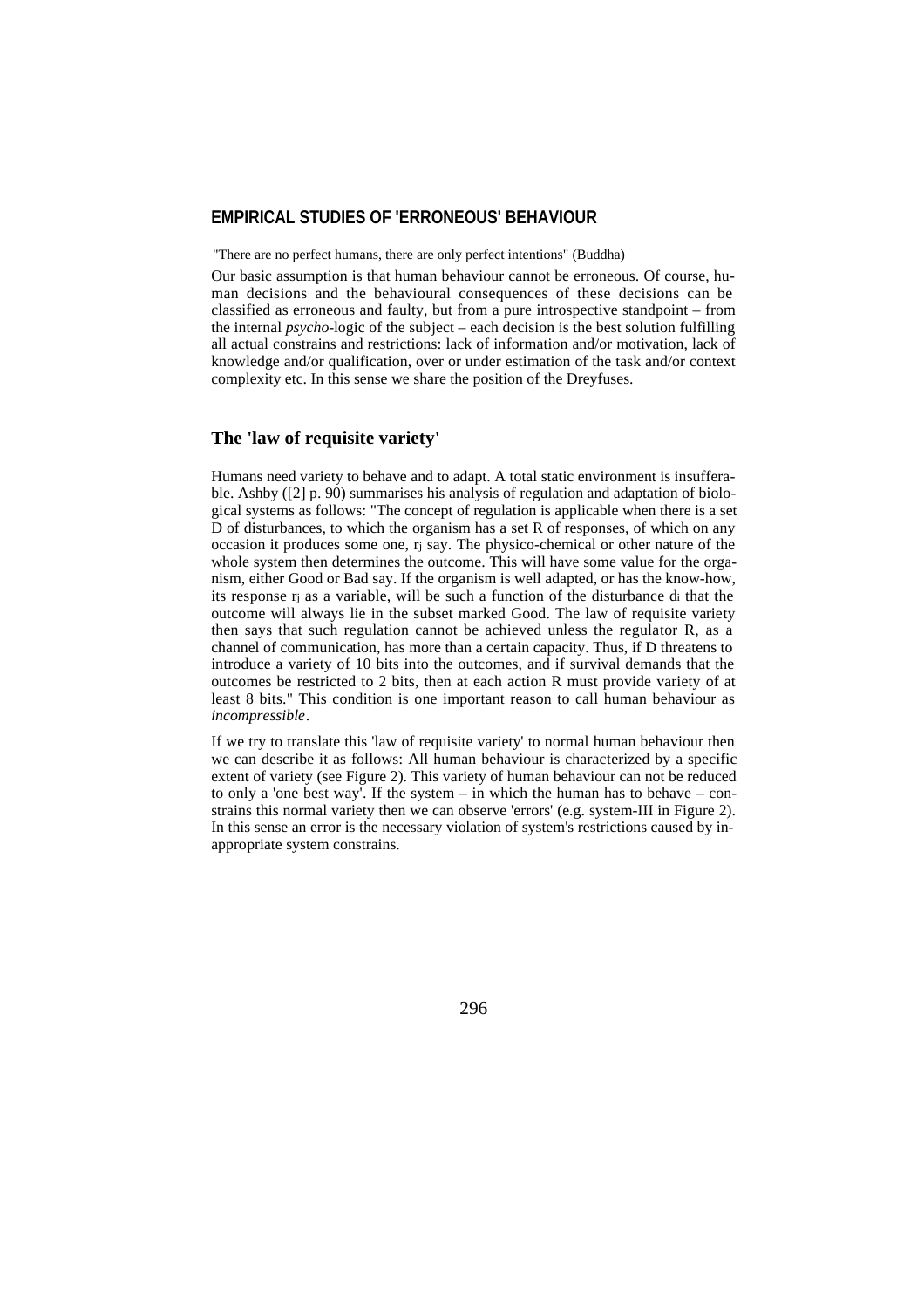

Figure 2. The correlation between 'erroneous' behaviour and constrained behavioural variety by system boundaries.

If a system constrains human behaviour to only one possible 'correct solution path' then we can observe a maximum of violations, say errors. Husseiny and Sabri [14] counted 644 "critical incidents" in a representative study analysing complex systems (this is equivalent to an error rate of 16%); they noted that in "non nuclear complex systems" the rate of slips lies only between 3% and 7%. Most complex systems are explicitly designed to constrain the operator's behaviour to a minimum of variety. Ulich [33] arguments against this 'one best way' doctrine of system design because users differ inter- and intra-individually. A system must have a minimum of flexibility to give all users the opportunity to behave in an error-free way.

To investigate the relationship between behavioural and cognitive complexity we observe individual behaviour in its 'natural sense'. All deviations of the correct solution path are interpreted as exploratory behaviour caused by the need for variety.

# **About the relationship between behavioural and cognitive complexity**

In one of our experiments we compared the task solving behaviour of novices (subjects without experiences of electronic data processing EDP) with the behaviour of experts (subjects with a lot of EDP experience). We could show, that the complexity of the observable task solving process (the 'behavioural complexity') of novices is significantly larger than the complexity of the observable behaviour of experts (see Figure 3). All twelve novices and all twelve experts solved exactly the same four different tasks (see [26]).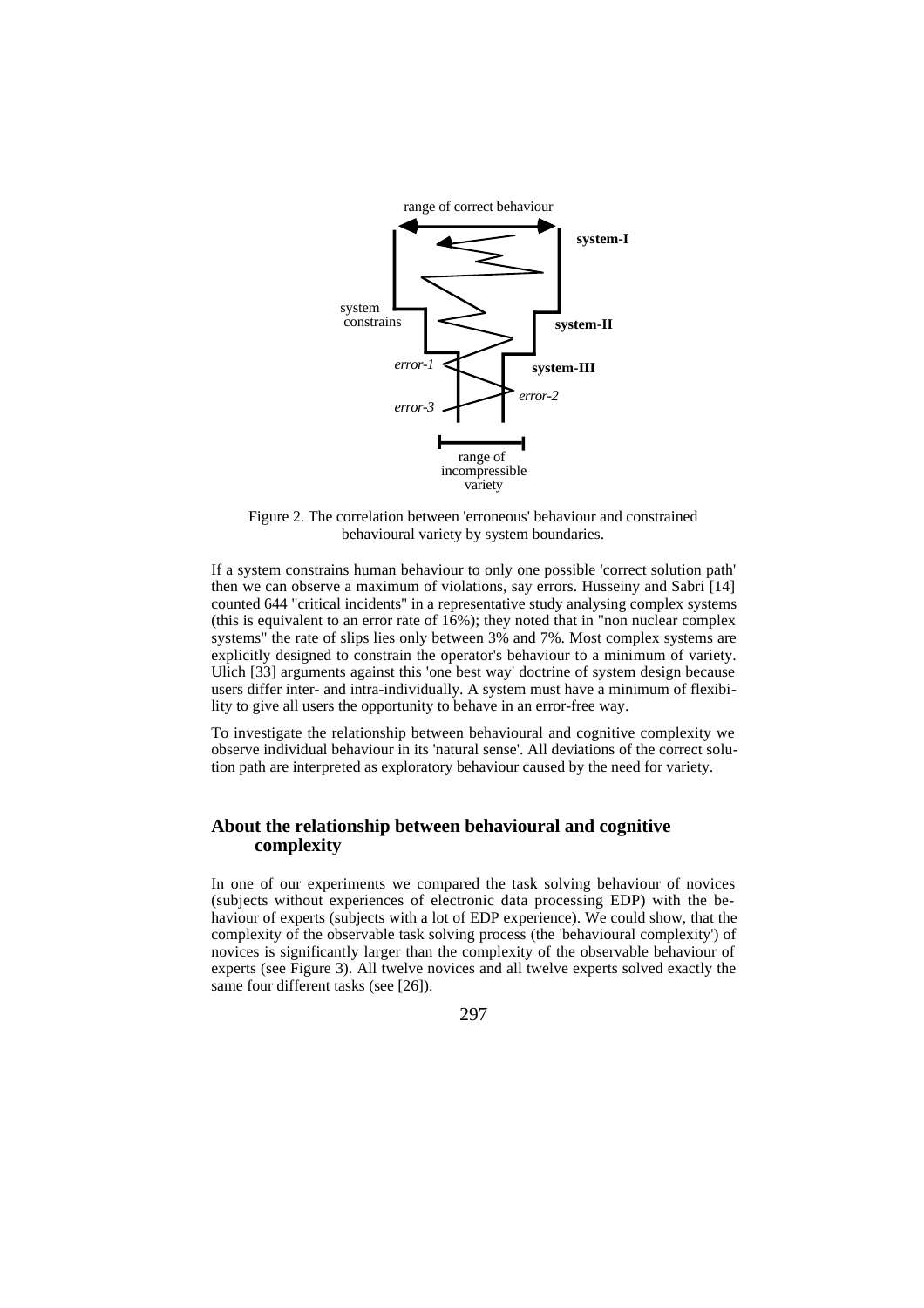This important result seems to be  $-$  at the first glance  $-$  trivial. But what does it really mean? If we assume – and this is highly plausible – that the complexity of the mental model of the experts is significantly larger than the cognitive complexity of the novices, then we must conclude that the correlation between behavioural and cognitive complexity is negative! And, this result is not trivial.

Note in Figure 3, that the minimal task complexity of all four tasks was only reached by one expert (task one: behavioural complexity  $= 6$ , the 'one best way'). We do not argument that this minimum cannot be reached, but to constrain human behaviour only to this minimum leads directly to the paradox of 'errors' of high skilled and over-trained experts. "The 'slip of action' considered here seem to have occurred almost exclusively during the largely automatic execution of highly practised and 'routinized' activities" ([28], p. 83).



Figure 3. The Box-and-Whisker Plot shows the 'behavioural complexity' for 'novices-experts' ( $N= 4$  tasks  $* 12$  subjects = 48).

#### **What does we learn from errors?**

Arnold and Roe assume ([1] p. 205), "that errors may have great functionality for the user, especially during learning. When the user is able to find out what has caused the error and how to correct it, errors may be highly informative. This implies that one should not try to prevent all errors." This hypothesis was tested later in an empirical investigation by Frese et al [9].

Frese et al [9] describe the following four reasons for the positive role of errors in training: (1) "the mental model of a system is enhanced when a person makes an error … (2) mental models are better when they also encompass potential pitfalls and error prone problem areas … (3) when error-free training is aspired, the trainer will restrict the kind of strategies used by the trainees, because unrestricted strategies increase the chance to error … (4) errors not only appear in training but also in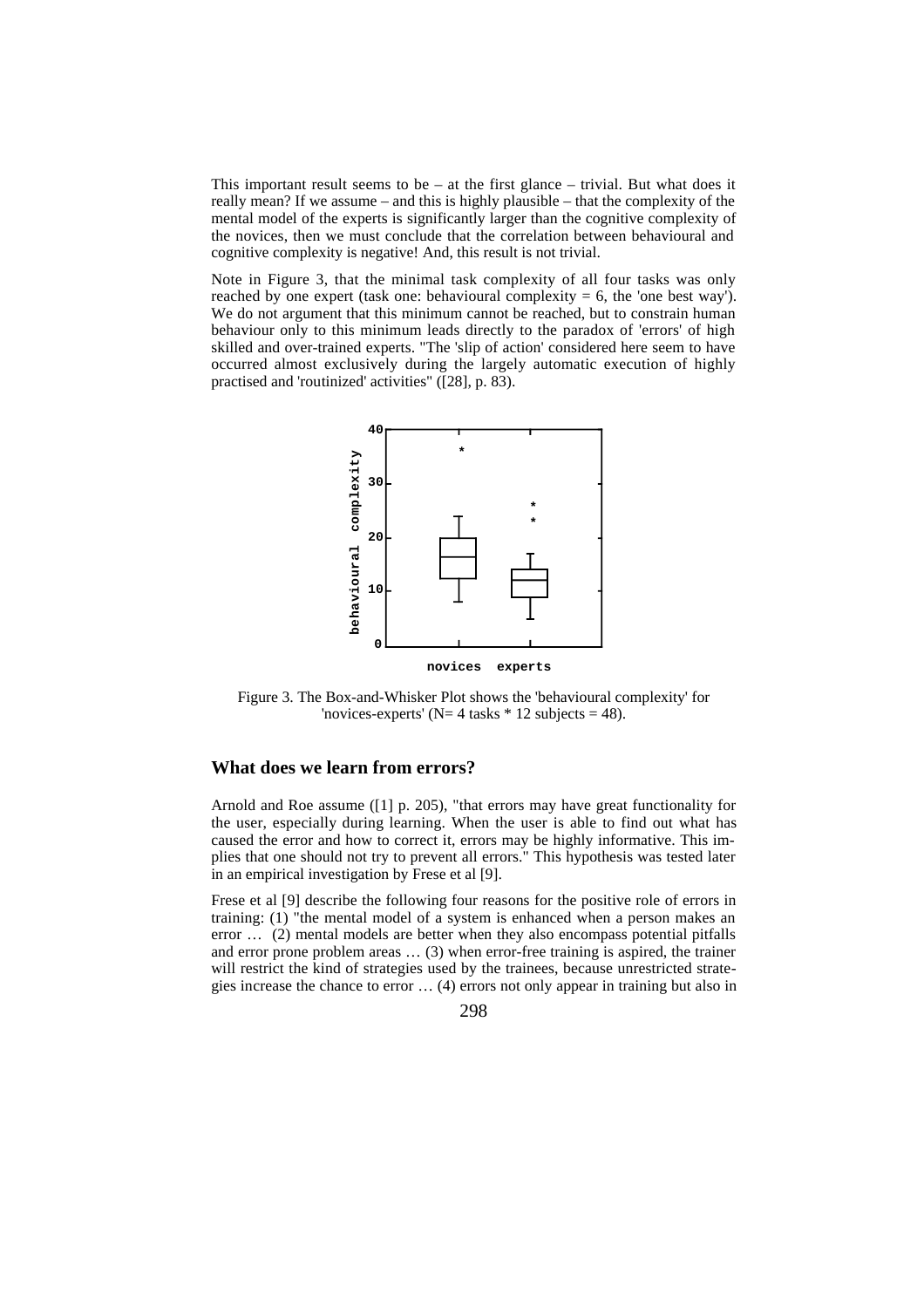the actual work situation." They compared two groups: one group with an error training  $(N=15)$ , and a second group with an error-avoidant training  $(N=8)$ . In a speed test the error-training subjects produced significant fewer errors than the error-avoidant group.

Gürtler ([11] p. 95) got the same results in the context of sports: "there, where more accidents were counted in the training phase, appeared less – above all of less grave consequences – accidents during the match. Few accidents during the training correlate with accidents of grave consequences during the match."

Wehner [37] meta-analysed several important articles about human errors and came to the following conclusions: "(1) wrong actions are neither diffused nor irregular, (2) wrong actions appear in the context of successful problem solving behaviour, (3) the significance of errors and faults can only be understood as part of the whole problem solving process, and (4) successful and unsuccessful behaviour coexist."

Van der Schaaf ([34] p. 85) concludes, that "every time an operator, manager, procedure, or piece of equipment 'behaves' in an unexpected way and thereby prevents a likely breakdown of the production system … or restores the required levels of safety and reliability, these *positive deviations* could be detected, reported and analysed in order to improve the qualitative insight into system functioning on the whole." This conclusion is not only valid for the global 'accident driven' design process "on the whole", this statement is also valid on the individual level of operating a complex system. Breaking through the system's boundaries is the only way to get a really deep understanding of the whole system (cf. [10]).

# **AN ALTERNATIVE VIEW ON THE KNOWLEDGE OF MENTAL MODELS**

"Error and correct performance are two sides of the same coin" (Reason 1979, p. 82)

First, let us shortly summarise the traditional approach for learning based on training. To avoid unnecessary knowledge about unsafe acts beyond stable system's reaction operators are only trained on key emergency procedures. The beneficial effects of *extensive* training of these key emergency procedures are that they become the dominant and easily retrieved habits from long-term memory when stress imposes that bias. Sometimes emergency procedures are inconsistent with normal operations. To minimise the uncertainty coming from these inconsistencies Wickens demands the following design: "Clearly, where possible, systems should be designed so that procedures followed under emergencies are as consistent as possible with those followed under normal operations" ([38] p. 422).

We try to argument against this position. But, what is wrong with this traditional position? Nothing, of course not! Except the assumption that "knowledge about 'unsafe acts beyond stable system reactions' is *unnecessary* or *dangerous"*. If our experimental results (the *negative* correlation between behavioural and cognitive com-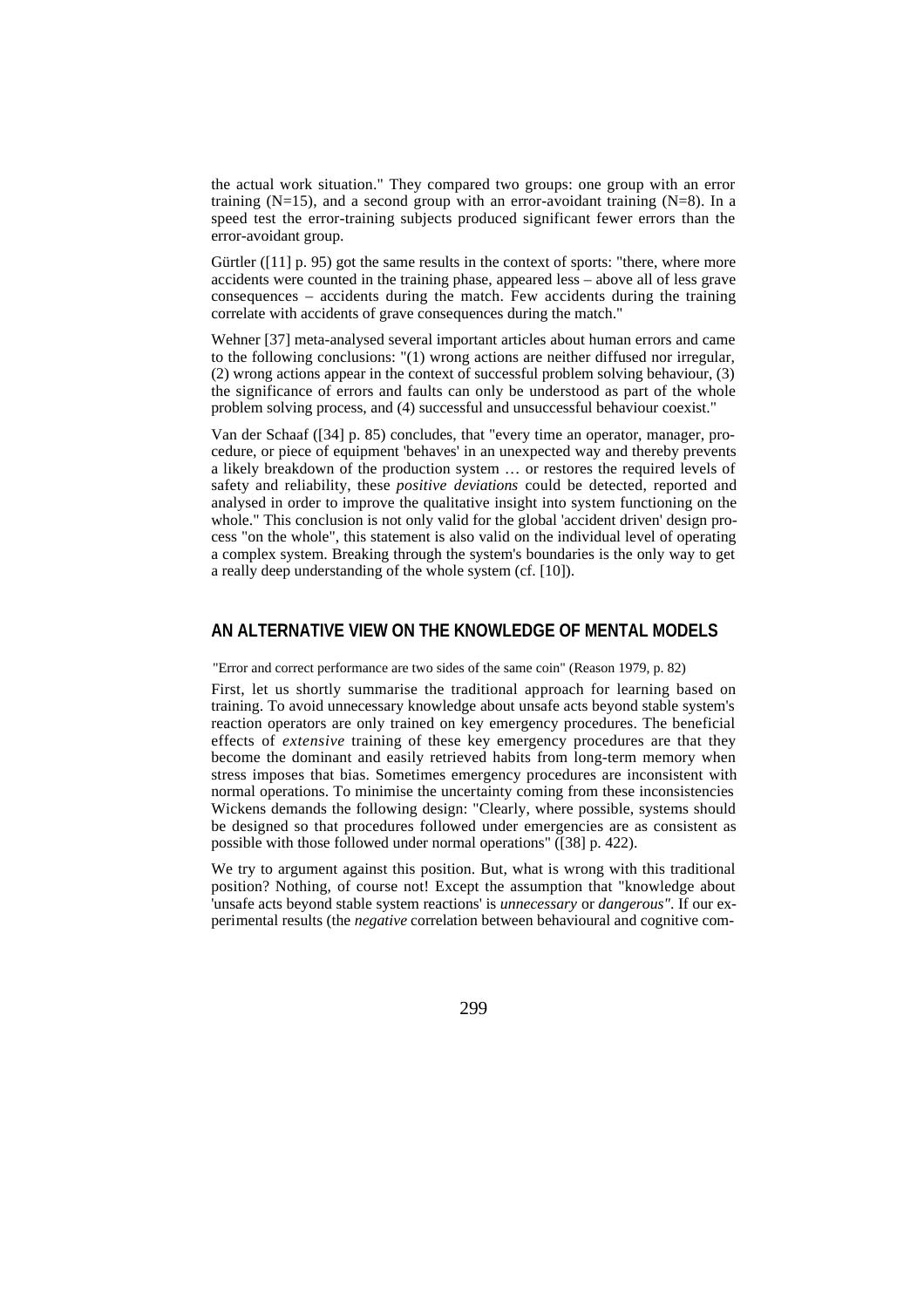plexity, see [26]) are correct (and there is no evidence that they are not correct), then we must conclude that the cognitive structure of experts contains knowledge about unsuccessful trials (see [27]). What does this result mean for the cognitive structure of mental models about complex systems? Our conclusion is that humans need for effective and correct behaviour in critical situations a huge amount of knowledge 'about unsafe acts beyond stable system reactions'.

#### **A metaphor for traditional learning and knowledge acquisition**

To describe the traditional training procedure and the intended effects on the cognitive structure of operators, we introduce the following metaphor: The cognitive structure is a 'landscape' (cf. 'tabula rasa'). This landscape–without knowledge–has a flat structure. Learning and training of correct behaviour means 'to run a ditch' (cf. Figure 4). The 'flow' of the actual behaviour can be described with 'a rolling ball' on this landscape. The 'course of the ball' describes exactly the observable behaviour.

Intensive training results in 'deepening the ditch' (cf. Figure 5) to make sure that the operator behaves correctly especially in critical situations. The energetic minimum of all ditches guides the actual flow of each action. But what happens if there is no ditch for the actual and–in the worst case–dangerous situation?

Bainbridge [3] describes very clearly the problems arising when an operator has to take over a complex process during a monitoring task. To take-over process control is especially problematic when the system runs into an unknown state. He needs knowledge to separate the successful from the unsuccessful decisions. He has to exclude all unsuccessful or even dangerous activities. But what kind of knowledge does he need to exclude all unsuccessful dead ends?



Figure 4. The 'landscape'-metaphor for the cognitive structure with a 'rolling ball' to symbolise the 'flow' of actions at the *beginning* of a training.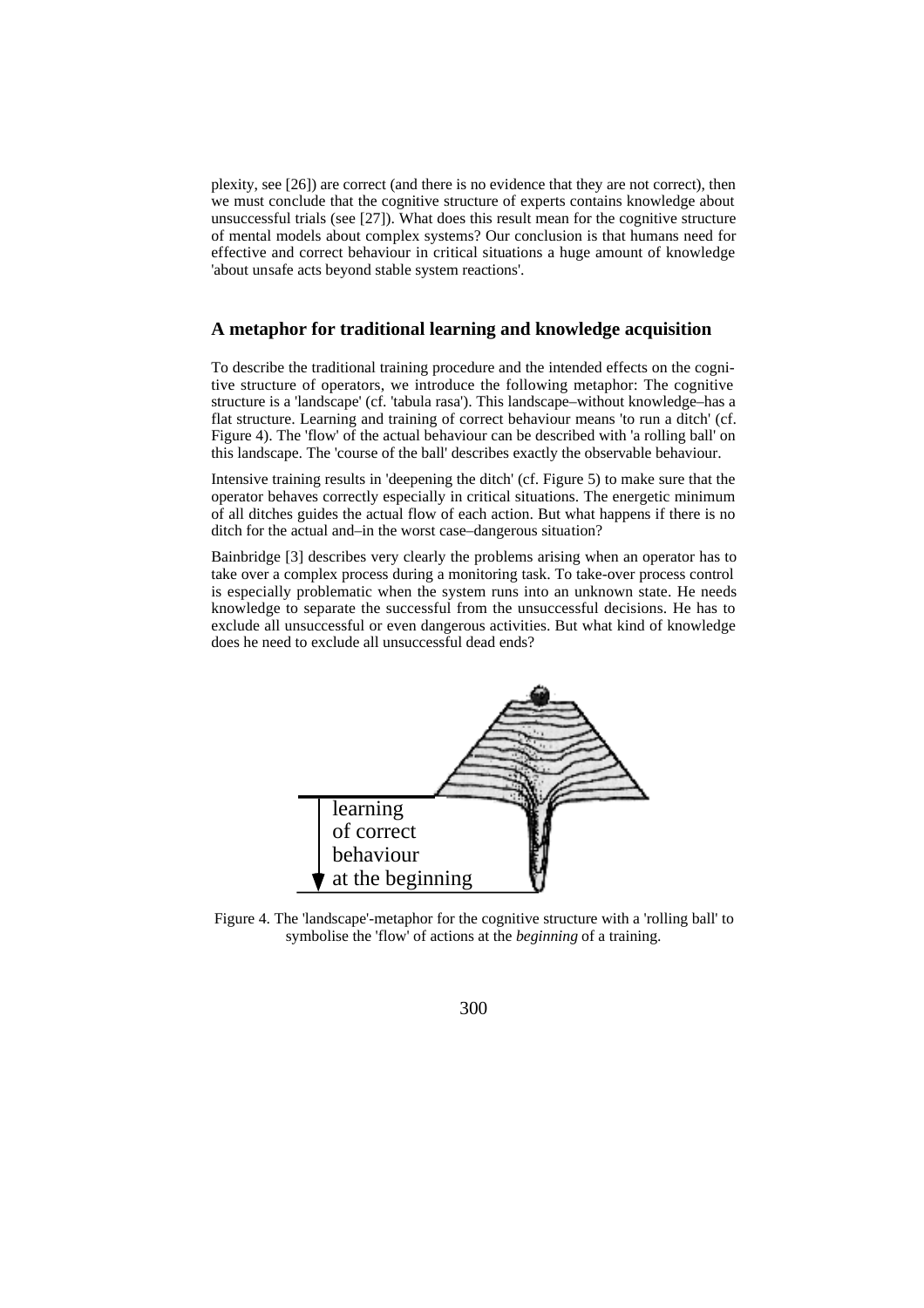

Figure 5. The 'landscape'-metaphor for the cognitive structure with a 'rolling ball' to symbolise the 'flow' of actions at the *end* of a training.

In an unknown situation there is no 'ditch' to guide the 'ball'. Training in a simulator is one possible consequence, better is permanent on-line control in the real process. Operators should have on-line control over the real process (cf. [3]). High skilled operators tend to lose the potential to be aware of the whole process. They need a special qualification to get *open minded* (to increase their perceptual range; cf.  $[17]$ ).

#### **An alternative metaphor for learning and knowledge acquisition**

What would happen, if operators are trained in simulators to get experience 'about unsafe acts beyond stable system reactions'? Following our metaphor the cognitive structure could be described as filled up with knowledge about unsuccessful behaviour: the 'hills' and 'mountains' (see Figure 6).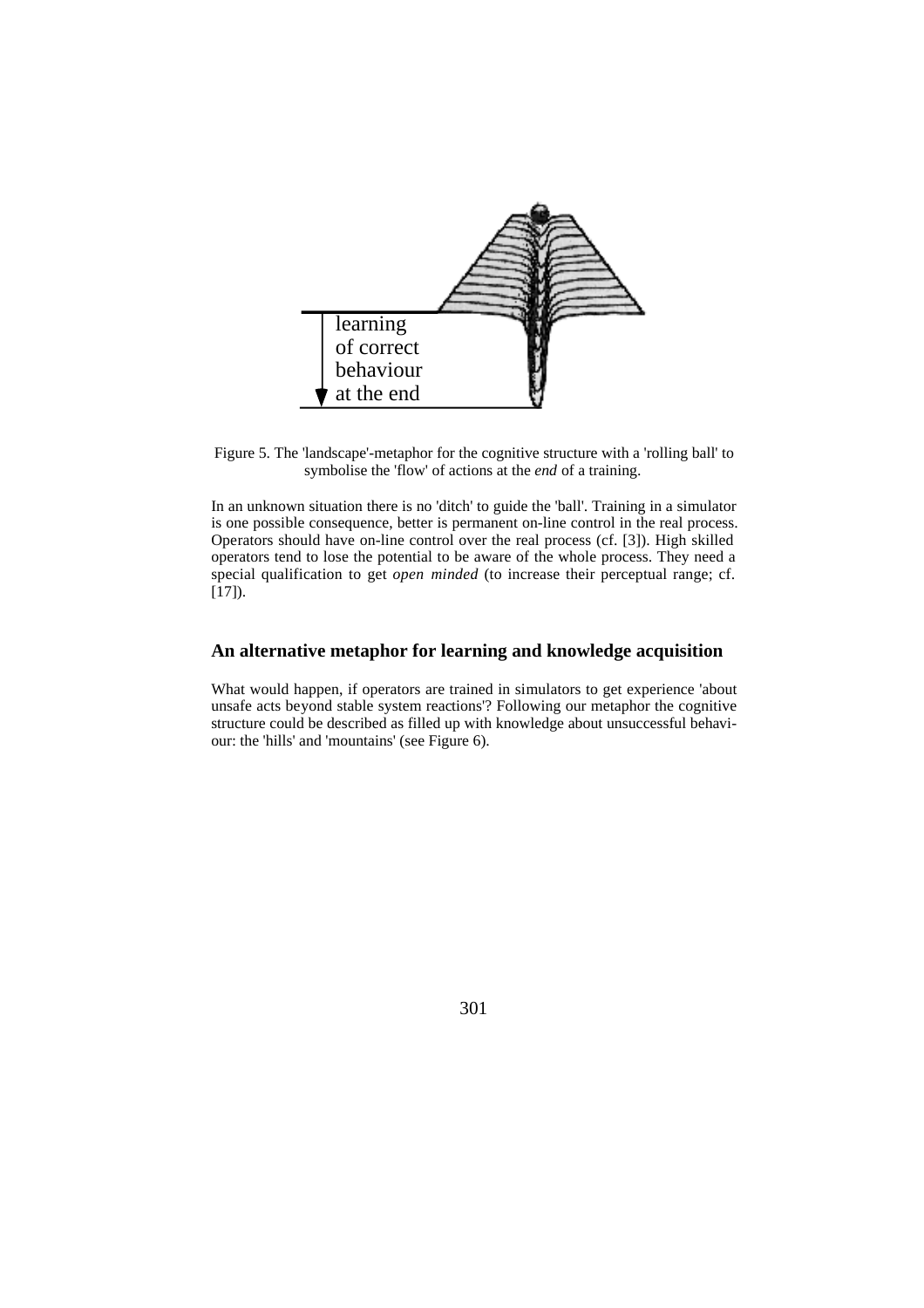

Figure 6. The 'landscape'-metaphor for the cognitive structure with a 'rolling ball' to symbolise the 'flow' of actions and 'hills' as knowledge about unsuccessful and successful behaviour.

In an actual situation expert's decisions are carried out excluding all *known* errors and faults to avoid dangerous consequences! The 'ball' is guide by the 'valleys' and 'dales'. To minimise the effort is the basic principle for each actual decision. The implicit knowledge about the anticipated effort comes from previous faults, errors and other dangerous behaviour. This is one possible explanation of *real* expertise.

Of course, this alternative metaphor for learning and knowledge acquisition can not replace the traditional view. This alternative is a completion, and probably a valid and very helpful one.

# **REFERENCES**

- [1] Arnold, B. & Roe, R. (1987) User errors in Human-Computer Interaction. In: M. Frese, E. Ulich & W. Dzida (Eds.) Human Computer Interaction in the Work Place. Amsterdam: Elsevier, pp. 203-220.
- [2] Ashby, W. R. (1958) Requisite variety and its implications for the control of complex systems. Cybernetica 1(2):83-99.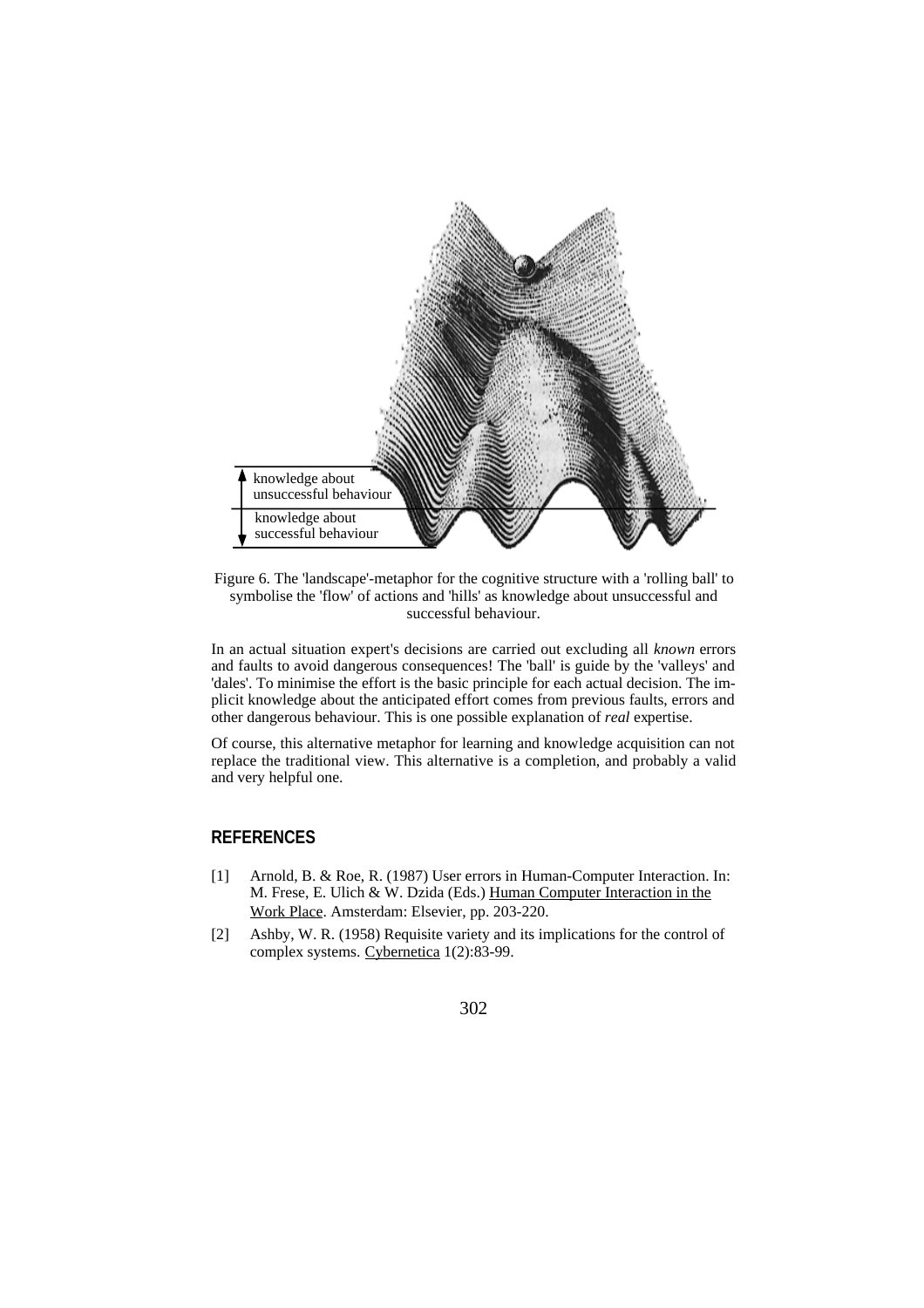- [3] Bainbridge, L. (1982) Ironies of Automation. In Analysis, Design, and Evaluation of Man-Machine Systems (G. Johannsen & J.E. Rijnsdorp, Eds. ) Düsseldorf: VDI/ VDE, pp. 151-157.
- [4] Berkson, W. & Wettersten, J. (1982) Lernen aus dem Irrtum [Learning from error]. Hamburg: Hoffmann & Campe.
- [5] Booth, P. A. (1991) Errors and theory in human–computer interaction. Acta Psychologica 78: 69-96.
- [6] Dreyfus, H. & Dreyfus, S.(1979) Mind over machine–the power of human intuition and expertise in the era of the computer. New York: The Free Press.
- [7] Dreyfus, H. (1979) What computers can't do–the limits of artificial intelligence. New York: The Free Press.
- [8] Ehrlenspiel, K. (1993) Denkfehler bei der Maschinenkonstruktion: Beispiele, Gründe und Hintergründe [Reasoning errors in constructing machines: examples, causes, and hidden motives]. In: S. Strohschneider & R. von der Weth (Eds.) Ja, mach nur einen Plan. Bern: Hans Huber, pp. 196-207.
- [9] Frese, M., Brodbeck, F., Heinbokel, T., Mooser, C., Schleiffenbaum, E. & Thiemann, P. (1991) Errors in training computer skills: on the positive function of errors. Human-Computer Interaction 6:77-93.
- [10] Goffman, E. (1974) Frame analysis an essay of the organization of experience. New York: Harper Torch.
- [11] Gürtler, H. (1988) Unfallschwerpunktanalyse des Sportspiels [Analysis of accidents in sports games]. In: E. Rümmele (Ed.) Sicherheit im Sport – eine Herausforderung für die Sportwissenschaft. Köln: Strauss, pp. 91-100.
- [12] Heinrich, H. (1959) Industrial accident prevention (4th edition). New York: McGraw-Hill.
- [13] Henle, M. (1978) Foreword to R. Revlin & R. E. Mayer (Eds.) Human Reasoning. Washington: Winston.
- [14] Husseiny, A. & Sabri, Z. (1980) Analysis of human factor in operation of nuclear plants. Atomenergie, Kerntechnik Vol. 2.
- [15] Johnson-Laird, P. (1983) Mental models. Cambridge (UK): Cambridge University Press.
- [16] Laird, J., Newell, A. & Rosenbloom, P. (1987) SOAR: An architecture for general intelligence. Artificial Intelligence 33:1-64.
- [17] Moray, N. & Rotenberg, I. (1989) Fault management in process control: eye movements and action. Ergonomics 32:1319-1342.
- [18] Nagel, D. (1988) Human error in aviation operations. In: E. Wiener and D. Nagel (Eds.) Human Factors in Aviation. San Diego: Academic Press, pp. 263-303.
- [19] Newell, A. (1990) Unified Theories of Cognition. Cambridge: Harvard University Press.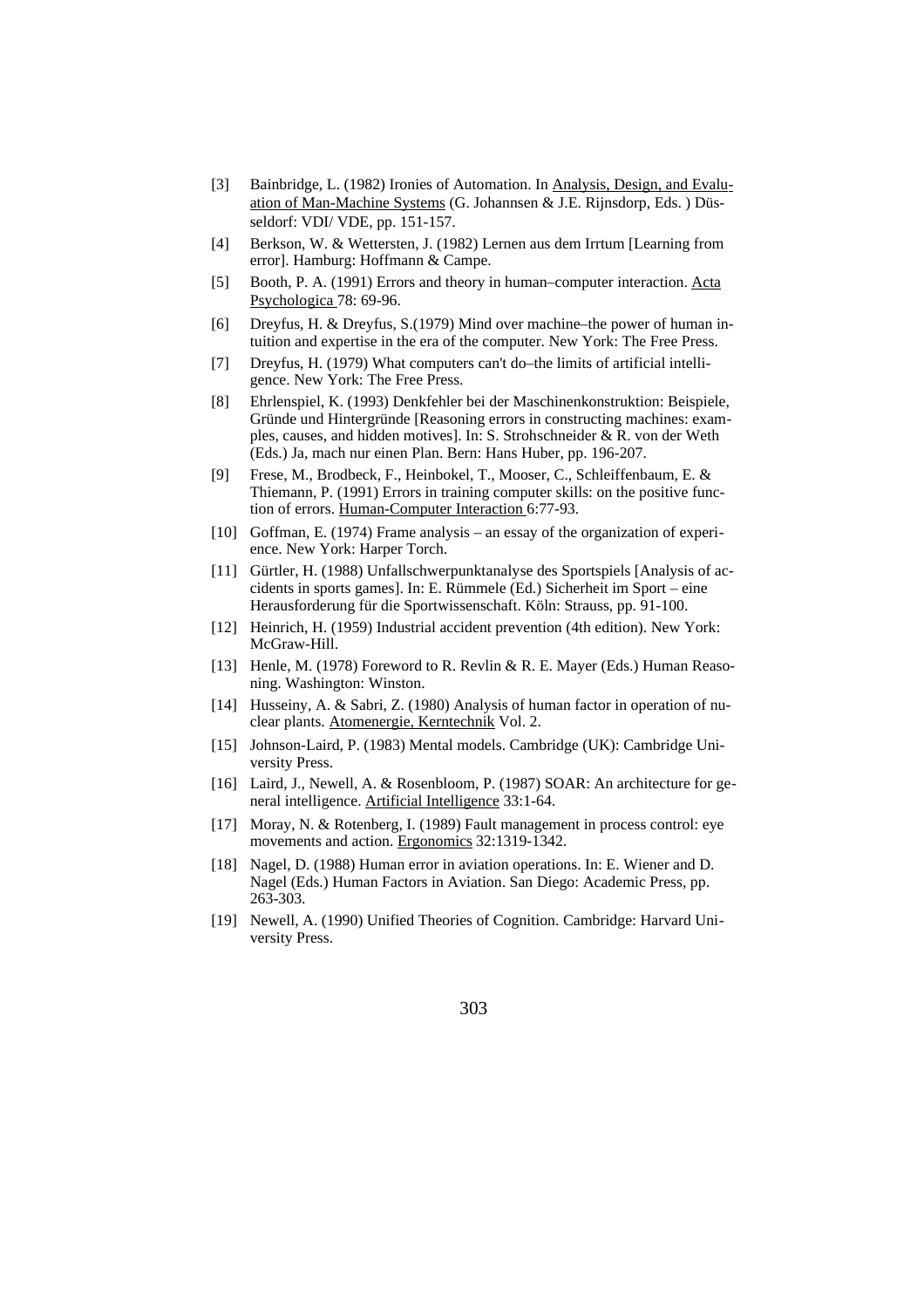- [20] Newell, A. (1992) Unified theories of cognition and the role of SOAR. In: J. Michon and A. Akyürek (Eds.) SOAR: A Cognitive Architecture in Perspective. New York: Kluwer, pp. 25-79.
- [21] Newell, A. & Simon, H. (1972) Human Problem Solving. Englewood Cliffs: Prentice Hall.
- [22] Nørretranders, T. (1991) *Mærk verden*. Kopenhagen: Gyldendal.
- [23] Oostendorp, H. van & Walbeehm, B. J. (1995) Towards modelling exploratory learning in the context of direct manipulation interfaces. Interacting with Computers 7(1): 3-24.
- [24] Popper, K. (1974) Objektive Erkenntnis: ein evolutionärer Entwurf. Hamburg.
- [25] Rasmussen, J. (1986) Information Processing and Human-Machine Interaction. (System Science and Engineering Vol 12, A. Sage, Ed.) New York: North-Holland.
- [26] Rauterberg, M. (1993) AMME: an automatic mental model evaluation to analyze user behaviour traced in a finite, discrete state space. Ergonomics 36: 1369-1380.
- [27] Rauterberg, M. (1995) From novice to expert decision behaviour: a qualitative modelling approach with Petri nets. In: Y. Anzai, K. Ogawa & H. Mori (Eds.) Symbiosis of Human and Artifact: Human and Social Aspects of Human-Computer Interaction. (Advances in Human Factors/Ergonomics, Vol. 20B, pp. 449-454), Amsterdam: Elsevier.
- [28] Reason, J. (1979) Actions not as planned: the price of automization. In: G. Underwood & R. Stevens (Eds.) Aspects of consciousness. London.
- [29] Reason, J. (1990) Human Error. New York: Cambridge University Press.
- [30] Rumelhart, D. & Norman, D. (1982) Simulating a skilled typist: a study of skilled cognitive-motor performance. Cognitive Science 6:1-36.
- [31] Selz, O. (1913) Über die Gesetze des geordenten Denkverlaufes–Erster Teil [The laws of thinking–part 1]. Stuttgart: Spemann.
- [32] Selz, O. (1922) Über die Gesetze des geordneten Denkverlaufes–Zweiter Teil. [The laws of thinking–part 2] Bonn: Friedrich Cohen.
- [33] Ulich, E. (1994, 3rd edition) Arbeitspsychologie [Work Psychology]. Stuttgart: Poeschel.
- [34] Van der Schaaf, T. (1992) Near miss reporting in the chemical process industry. Proefschrift, TU Eindhoven.
- [35] Van der Veer, G., Guest, S., Haselager, P., Innocent, P., McDaid, E., Oesterreicher, L., Tauber, M., Vos, U. & Waern, Y. (1990) Desiging for the mental model: an interdisziplinary approach to the definition of a user interface for electronic mail systems. In: D. Ackermann and M. Tauber (Eds.) Mental Models and Human-Computer Interaction 1. Amsterdam: North-Holland, pp. 253-288.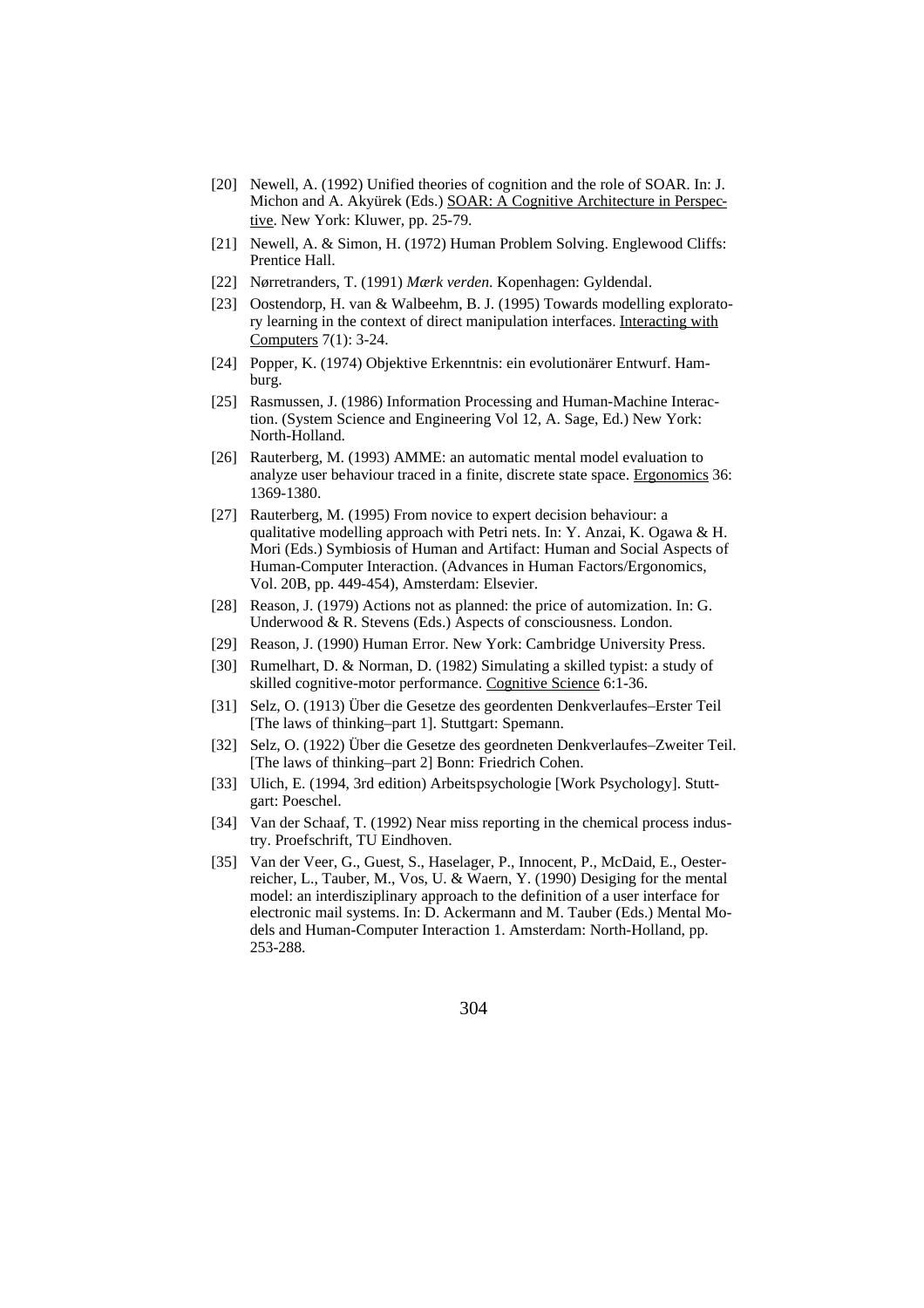- [36] van Lehn, K. (1988) Toward a theory of impasse-driven learning. In: H. Mandl & A. Lesgold (Eds.) Learning issues for intelligent tutoring systems. New York: Springer, pp. 19-41.
- [37] Wehner, T. (1984) Im Schatten des Fehlers–einige methodisch bedeutsame Arbeiten zur Fehlerforschung [In the shadow of errors–methodological considerations]. (Bremer Beiträge zur Psychologie, Nr. 34, Reihe A-11/84), Bremen: Universität Bremen.
- [38] Wickens, C. (1992) Engineering Psychology and Human Performance (2nd) edition). New York: HarperCollins.
- [39] Zapf, D., Brodbeck, F., Frese, M., Peters, H. & Prümpers, J. (1992) Errors in working with office computers: a first validation of a taxonomy for observed errors in a field setting. International Journal of Human-Computer Interaction 4:311-339.